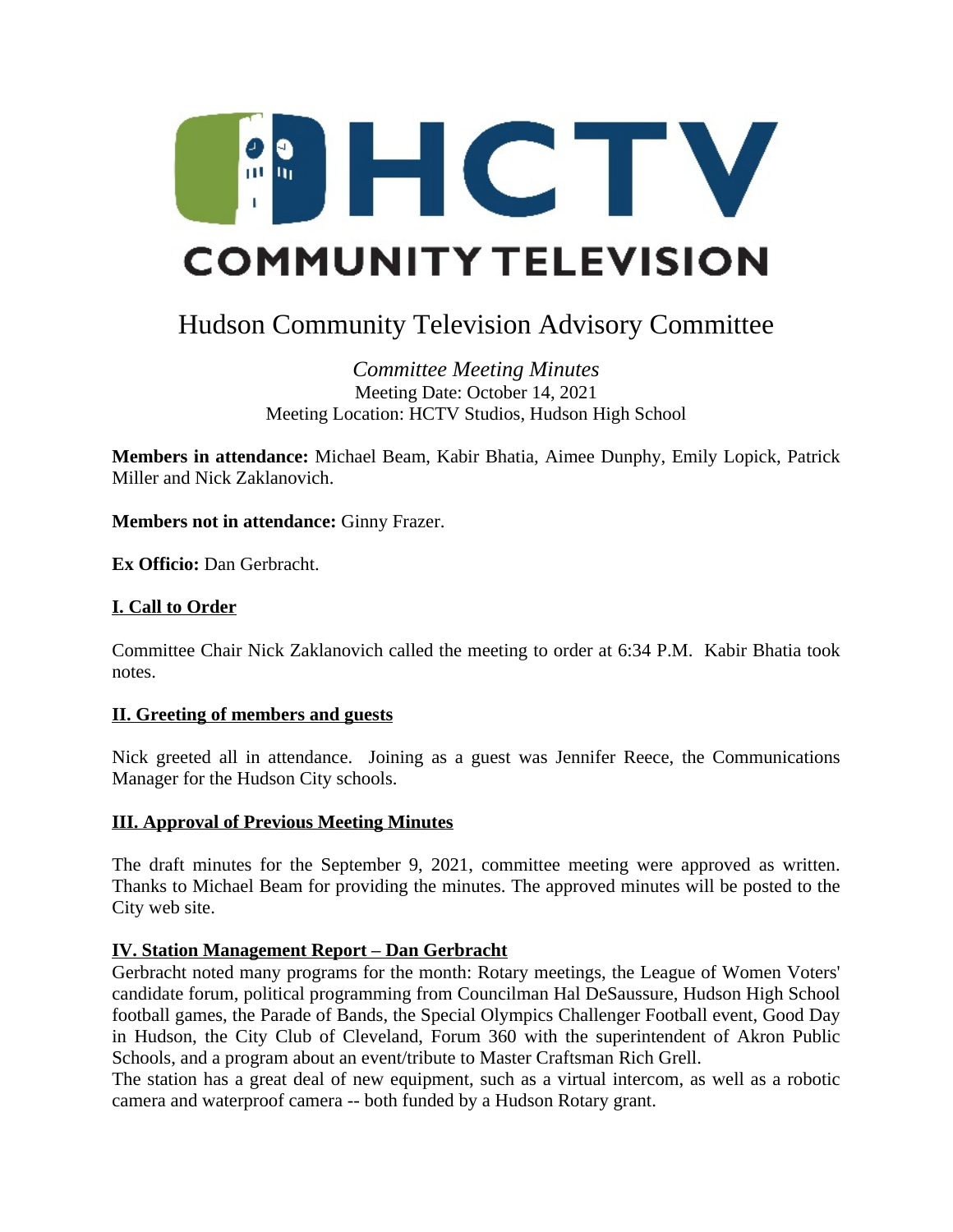The HCTV intern, Lily, has been sorting through the station's archive of old VHS tapes to remove duplicate programs and ensure shows are digitized.

Gerbacht moved on to the budget, saying there was concern with a deficit due to dropping franchise fees and rising operations costs, but the City assures him they are prepared to help if needed. In 2022, they are giving \$30,000 to help but it's projected that by 2026, there will only be about \$64,000 in what Gerbracht calls the station's "savings account."

HCTV's five-year plan includes a new on-air automation system which includes the Roku app, as well as new editing equipment. Finances may also change since Barbara VanBlarcum has announced her retirement at the end of this year. Currently, she and Gerbracht are full-time along with Meg Andrus, while Phil Leiter and Brian Suntken are part-time.

Board member Beam asked if Gerbracht needs to be involved in the Council budget meeting at the end of the month. Gerbracht said he will be out of town, but Tom Sheridan will be going to represent HCTV.

Boardmember Emily Lopick asked if franchise fees from Spectrum really will stay consistent. Gerbracht and Zaklanovich said they will send out an email showing where franchise fees have been trending over the past five years.

Gerbracht said a new show is starting next week with Hudson Schools Superintendent Phil Herman. It will be similar to the Monday messages Mr. Herman used to do. HCSD Communications Manager Jennifer Reece said it will contain positive news and be roughly 90 seconds, emailed and on social media. Gerbracht says Andrus will produce this, and it should take about 30 minutes to produce.

Boardmember Dunphy asked about "The Herman Show" continuing. Gerbracht said it was on hold due to changes in the status of the HHS media classes under the Six District Compact.

At this point, Gerbracht briefly excused himself to help start production of that evening's HHS Choir concert.

# **V. Discussion on proposed changes to the station operation rules – All**

Dunphy asked if changes to the rules will take effect immediately. Zaklanovich said they would. Dunphy referred to the fee structure which is listed as "available on request," and said it should be ready for presentation to people once the rules take effect.

The discussion was paused so the board could further discuss changes once Gerbracht returned. The discussion resumed after the board addressed Items VI, VII, VIII.

Zaklanovich suggested adding language about paid users versus access users. Gerbracht asked if there needs to be a second rules document for paid users only. However, City Council only allows a single rules document.

Gerbracht said he would prefer that access agreements only stay valid for the year in which they were signed, as some contracts are getting quite old. Gerbracht said VanBlarcum has disagreed with this, but since she is retiring, he may start emailing a new fill-form contract to all users at the beginning of each year. Or HCTV could allow agreements to be in force until rules change. Several board members did not think that was advisable.

Gerbracht still thinks a separate document for non-access users needs to be made. He will work on that between before the next meeting.

Beam mentioned Item J, Page 2 in the rules, stating "users must live AND work in Hudson." Last month, there was discussion of sub-users, such as people who work at a church. Some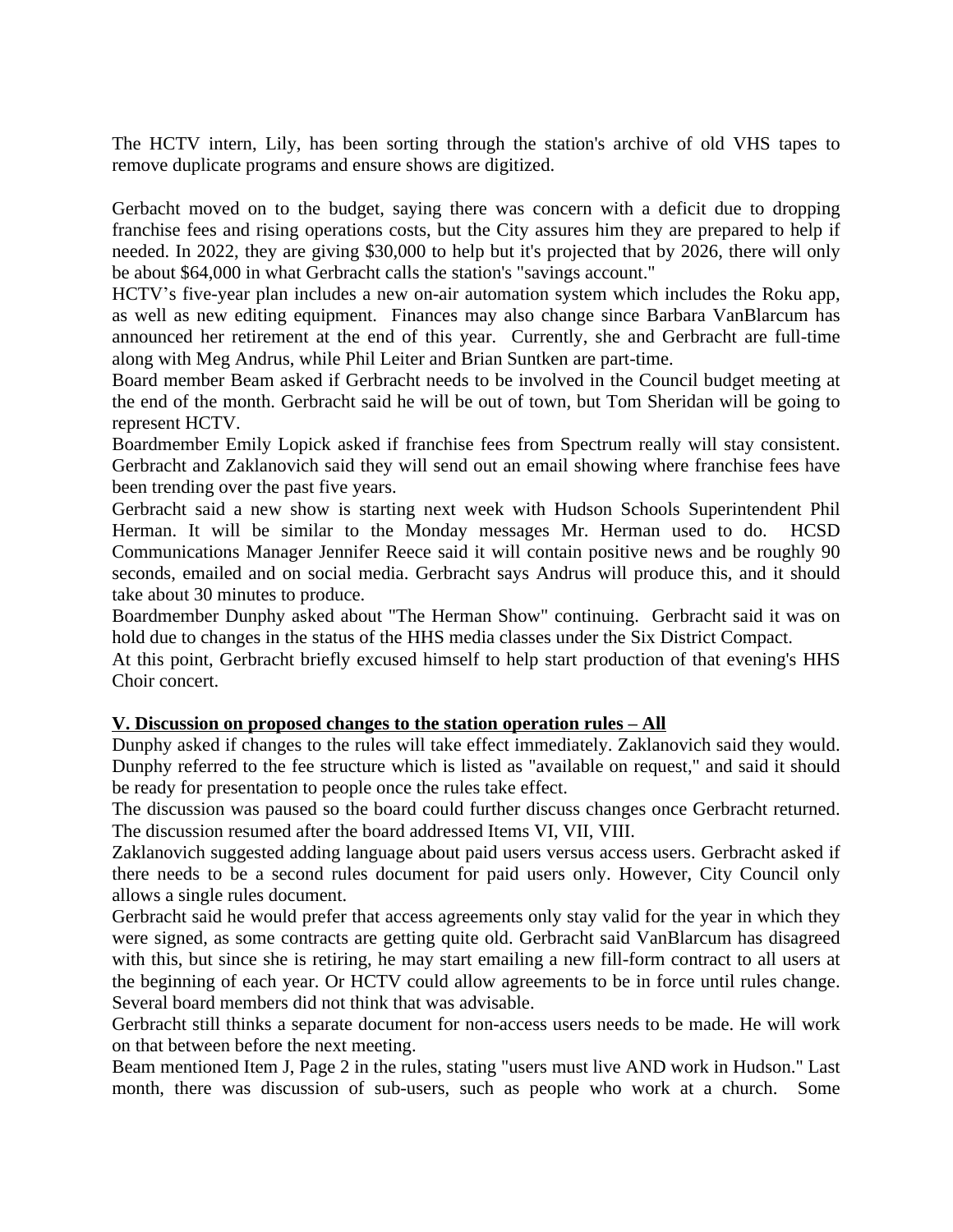discussion ensued about the best way to word this to indicate that the facility is open to Hudson residents as well as Hudson-based organizations.

Beam cited the costs for renting facilities in Canton and Akron for comparison, and Zaklanovich cited a similar cost facility in Colorado. Gerbracht said he has looked into camera rental costs, since that topic has come up many times. Beam asked if city staff would be provided when the HCTV facility is rented, and Gerbracht said that conversation needs to happen with city staff.

## **VI. "Friends of HCTV" update – Nick Zaklanovich**

Zaklanovich said board member Frazier has written a grant to cover a Bolt video system for remote video/audio. The Friends also had a table at the Grell master craftsman event, but Zaklanovich had no feedback yet on how it was received.

## **VII. Alliance for Community Media update – Nick Zaklanovich**

Zaklanovich said he missed the October 7 ACM meeting on Zoom. He is waiting for a recording of the meeting and will report back. He also noted that October 20 is Community Media Day. As for the FCC, Zaklanovich has seen no nomination for retaining the interim chair -- Jessica Rosenworcel -- or nominating a new member. Rosenworcel's term expires at the end of the year.

## **VIII. Nomination and election of committee chair and vice chair – All**

Dunphy relayed that Frazier has indicated a willingness to be secretary for whoever is elected chair, sending out the agendas and minutes. Zaklanovich said when he started as Chair 11 years ago, he was essentially also the secretary. At that time, he decided to rotate who takes notes and writes the minutes.

Beam and Dunphy said their terms are ending and they will not be able to chair the committee. There were no nominations for chair, so Zaklanovich said he will likely need to resign as Chair, so Vice Chair Dunphy will become Chair by default. Dunphy said she is not planning to run again for HCTV board, so in two months a decision will need to be made on who is Chair.

Beam said former board member Thor Wasbotten has returned to Hudson, and is planning to run for board again after some miscommunication about the residency requirement. However, Zaklanovich said he spoke with Wasbotten at the city's Labor Day Car Show, and Thor seemed to not have time for the board. At this point, the rules discussion resumed (see Item V).

## **IX.** New Access program ideas, previous meeting follow-up & once around – All

Gerbracht and Beam lead discussion of the HCTV app, showing a mockup of the design. It is being programmed by Kent State University students. He said some of the buttons to be included will be for sports, Hudson Heritage, Concerts On the Green, and school programs. Lopick asked if the school district sends out the link to live streaming of each week's football games. Gerbracht and Reece confirmed they do. Lopick suggested also sending out links to past broadcasts. Dunphy asked if parents might be annoyed if their child's specific sport has not been recorded, so perhaps the links should only go to the athletic department's email list at first.

Beam suggested that instead of a button for "Shows" in the app, they might instead label it "Archive" or "Categories." Lopick suggested having the HCTV logo on the home screen. Beam asked if the meetings button includes Board of Education and Government meetings. Gerbracht said he would check. Lopick wondered if the calendar logo had a function, and Beam said he believes it brings up the program schedule. Miller suggested a link for donations, but Gerbracht said that's not permitted. They can, however, put a link to the Friends of HCTV group.